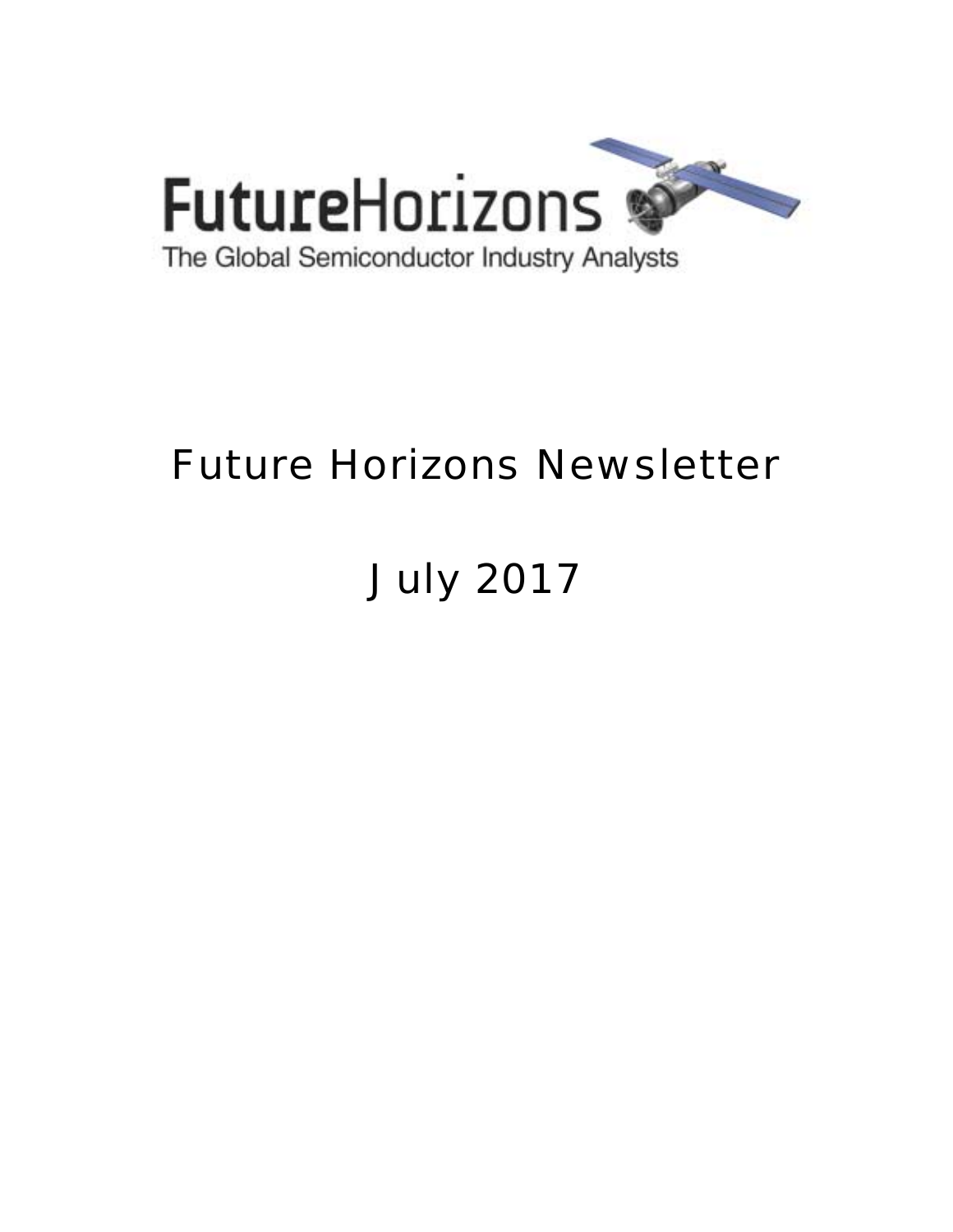## Contents Page

| <b>Industry News by Company</b>              | Page 03 - 04 |
|----------------------------------------------|--------------|
| <b>Industry News &amp; Trends</b>            | Page 05      |
| <b>East European News &amp; Trends</b>       | Page 06-07   |
| <b>World Economic Round Up</b>               | Page 08      |
| <b>Future Horizons &amp; Industry Events</b> | Page 09      |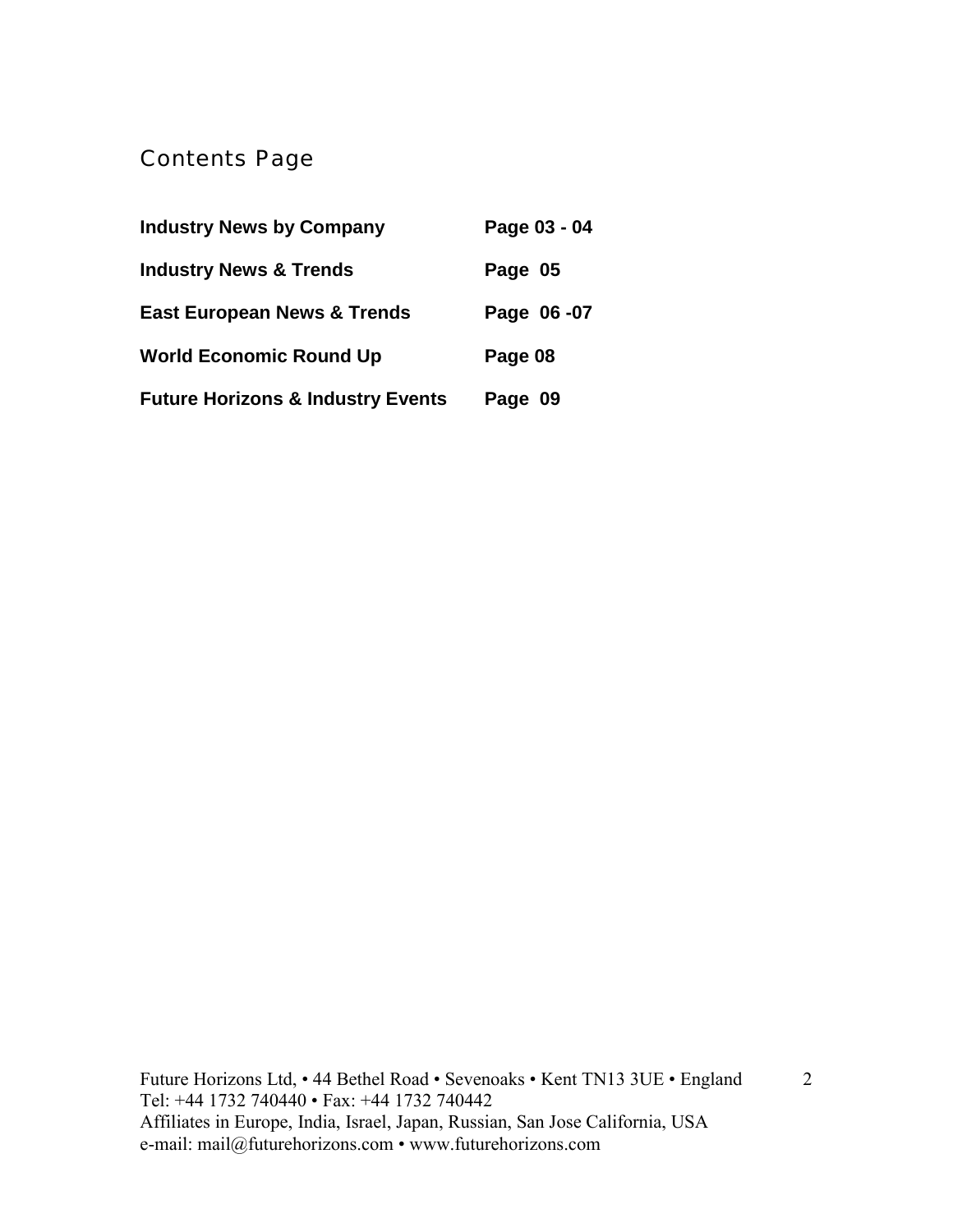Industry News By Company

**[Ditched by Apple, Imagination is now for sale](http://www.eetasia.com/news/article/ditched-by-apple-imagination-is-now-for-sale?utm_source=EETI%20Article%20Alert&utm_medium=Email&utm_campaign=2017-06-27)**

Imagination Technologies Group has announced that the entire company is on the market. The company has been through a lot. It lost its top customer, Apple Inc., which led to Imagination selling its SoC design group and putting its MIPS processor core licensing business up for sale.

The U.K.-based company said that after receiving interest from multiple parties, its board of directors has initiated a formal sale process for the entire company and is engaged in preliminary discussions with potential bidders.

Imagination also noted that it remains in a dispute with Apple, a key GPU core licensee for years. Apple notified the company in April that it will no longer use Imagination's intellectual property in new products. In May, Imagination said that it was engaged in a "dispute resolution procedure" with Apple and that negotiations had stalled.

#### **[Apple Moves To Poach Staff From Imagination Technologies As Opens New Office](http://www.thisismoney.co.uk/money/news/article-4680098/Apple-moves-poach-staff-Imagination-Technologies.html)  [Only 8 Miles Away From Rival](http://www.thisismoney.co.uk/money/news/article-4680098/Apple-moves-poach-staff-Imagination-Technologies.html)**

Apple has launched an attack on iPhone chip maker Imagination Technologies by opening a new office close to its headquarters.

The move is the latest twist in the saga involving the two firms, which have been locked in a bitter war of words after Apple told Imagination it would no longer use its graphics chip technology in iPhones and iPads.

The Silicon Valley giant is reportedly renting a 22,500 square foot office in the centre of St Albans to work on creating its own graphic chips  $-$  three months after announcing plans to wind down its relationship with the British tech firm.

Moving in: Apple has launched an attack on Imagination Technologies by opening a new office close to its headquarters

The new base is just 8 miles down the road of Imagination's headquarters in Kings Langley and has sparked fears the tech firm is looking to poach more staff.

Apple has already hired a string of Imagination employees  $-$  including its former chief operating officer John Metcalfe and currently advertises more than a dozen job postings for experts in graphics hardware in the region.

#### **7nm Semiconductor Tech to Arrive in 3 Stages: GlobalFoundries**

As the pace of Moore's Law advances have slowed, and the benefits of each new node have gotten steadily smaller, we've seen the various foundries adopt different ways of dealing with the problem. Intel has pursued traditional scaling, but is spending longer at each node. But companies like Samsung, GlobalFoundries, and TSMC have defined a system of short and long-lived nodes, with different characteristics and their own individual roadmaps for how long each node will last.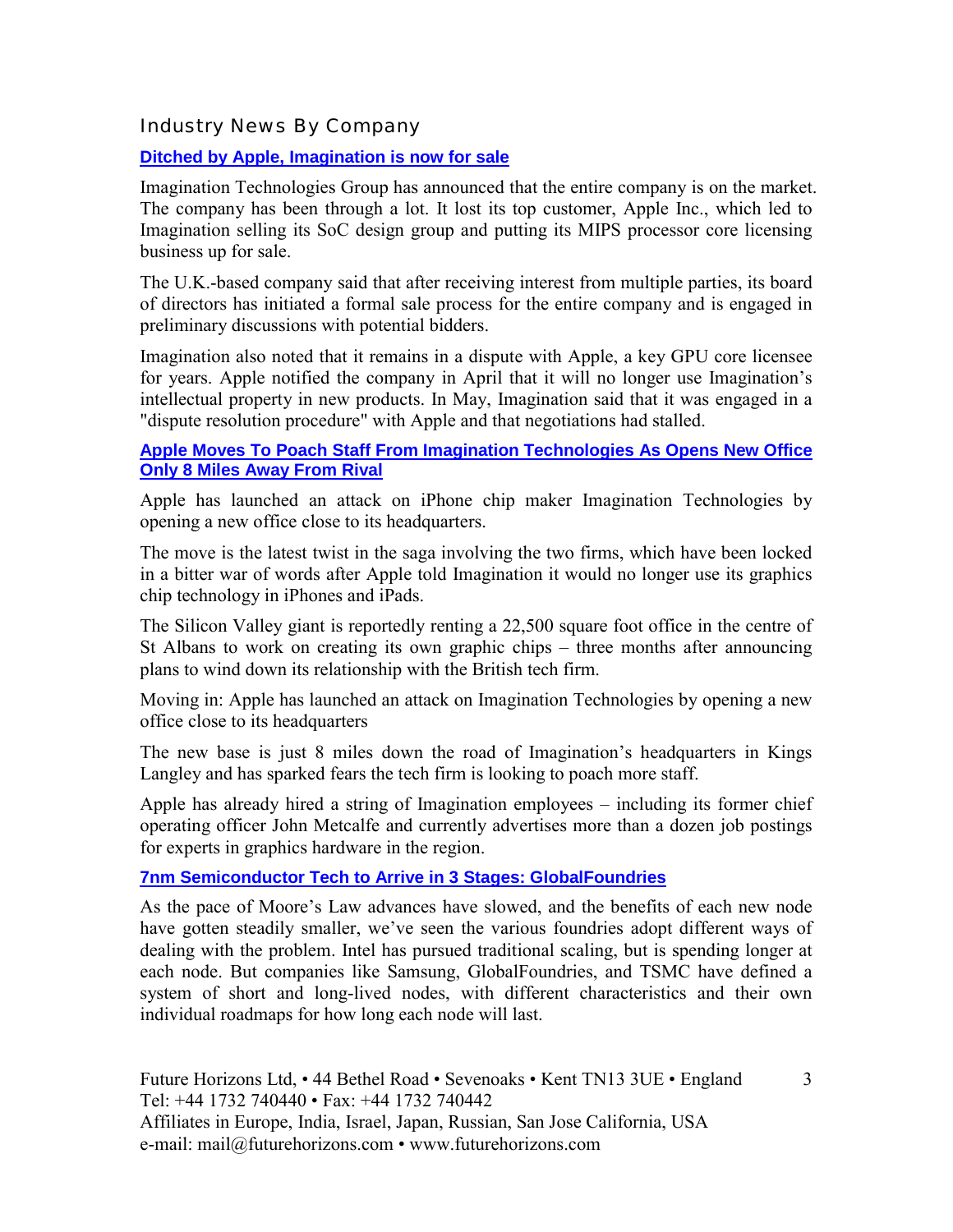Unlike TSMC and Samsung, both of which have 10nm products on their roadmaps, GlobalFoundries opted to leap straight for 7nm after licensing 14nm production from Samsung. It was an ambitious move for the foundry, which had problems with its initial roadmap after spinning itself off from AMD and eventually had to drop its own 14nm XM process plans in favor of a Samsung licensing deal. With 7nm, GlobalFoundries is planning to develop its own process technology and rollout schedule. We've previously talked about the company's plans for a 2H 2018 high volume manufacturing start, but Anandtech has additional details on how the 7nm rollout will be handled.

#### **[Nokia Touts NPU for Internet's Next Chapter](http://www.eetimes.com/document.asp?doc_id=1331900&_mc=RSS_EET_EDT)**

SAN FRANCISCO—Claiming capabilities that will enable the next phase of Internet evolution, Nokia on Wednesday (June 14) unveiled its next-generation service routers, based on a network processor capable of an eye-popping 2.4 Tb/s performance.

The chip, the Nokia FP4, is implemented in a 16nm FinFET process—two full nodes ahead of its predecessor, the 40nm FP3. Nokia bills the FP4 as "the world's first multiterabit chipset" and claims it is up to six times more powerful than any processor currently available despite relatively low power consumption.

Speaking at a launch event here Wednesday, Basil Alwan president of the IP/Optical Networks business unit at Nokia, offered an ambitious blueprint for the FP4's potential impact on the continuing evolution of the Internet, and the onset of what he termed "cloud-scale routing." He said the chipset offers the performance and heightened security to enable further transformations of the Internet and the Cloud, including immersive communications, the Internet of Things (IoT) and the growth of applications that leverage artificial intelligence.

#### **[TI Claims To Obsolete FPGAs For Embedded Apps](http://www.eetimes.com/document.asp?doc_id=1331983&_mc=RSS_EET_EDT)**

LAKE WALES, Fla.  $-$  Texas Instruments claims to have made the field-programmable gate array obsolete for embedded industrial applications such as servo-motor control. As the world's largest industrial-semiconductor manufacturer, TI may be uniquely positioned to make that judgment, but that doesn't necessarily mean FPGAs are going away.

The short of it is that using TI's C2000 industrial microcontroller with its DesignDRIVE fast-current-loop software provides a 460-nanosecond current loop that can eliminate the need for FPGAs in many embedded industrial control applications. The long of it is that FPGAs still have life in other applications, and TI's approach is not the only one that offers efficiencies over the combined use of a microcontroller and FPGA, according to Tom Hackenberg, principal analyst of embedded processors at IHS Markit.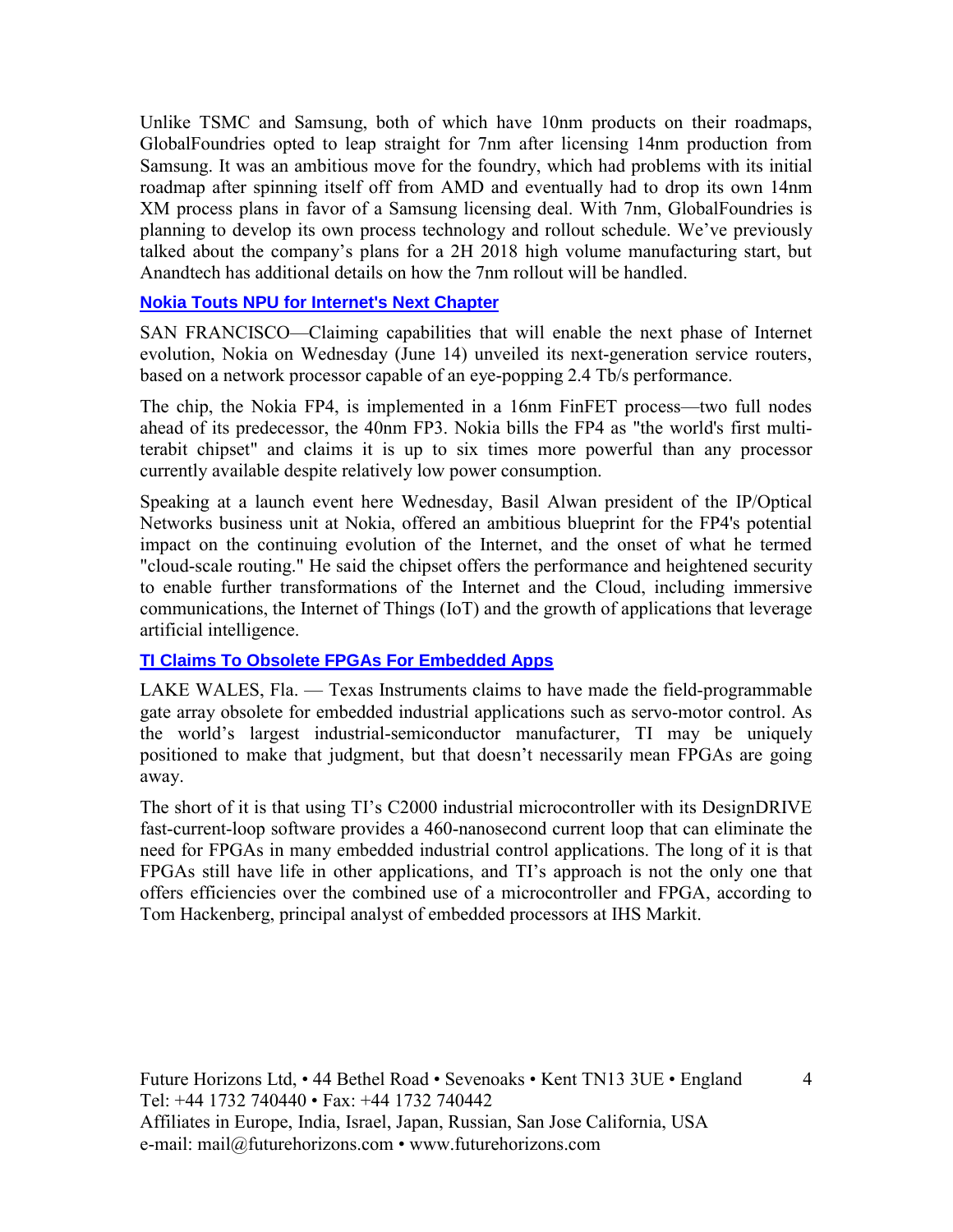#### Industry News & Trends

#### **[Germanium Displacing GaAs for RF Transistors](http://www.eetimes.com/document.asp?doc_id=1331888&_mc=RSS_EET_EDT)**

LAKE WALES, Fla.—Germanium is beginning to replace gallium arsenide (GaAs) for fast radio frequency transistors that are less expensive and also compatible with silicon and CMOS. At the 2017 Symposia on VLSI Technology and Circuits in Japan earlier this month, European research institute Imec presented a pair of papers showing gate-allaround (GAA) transistors that outperform standard CMOS below the 10-nanometer node plus have source/drain contacts with billionth-of-an-ohm resistance.

The super fast sub-10-nanometer SiGe GAA transistors used strained germanium pchannels on 300 millimeter wafers to demonstrate their superior electrostatic control, achieved by using high-pressure annealing (HPA), which was also demonstrated by Imec as useful for more traditional FinFET architectures.

#### **[Telit, Tele2 Develop Embedded SIM](http://www.eetindia.co.in/news/article/telit-tele2-develop-embedded-sim?utm_source=EETI%20Article%20Alert&utm_medium=Email&utm_campaign=2017-06-28)**

Telit and Tele2 have worked on a cellular module-embedded technology that claims t0 replacement or complement the traditional SIM card and tray used in cellular-connected devices.

Both companies believe that the module-software embedded SIM technology is essential to the mass-rollout of cellular IoT, in particular LPWA offerings such as LTE-M and NB-IoT. They noted that manufacturers of connected products that choose to embed Telit IoT modules with the simWISE technology can expect reduced manufacturing costs and improved customer experience across all verticals and markets.

**[Imec Eyes New Metals for Interconnect](http://www.eetimes.com/document.asp?doc_id=1331993&_mc=RSS_EET_EDT)**

SAN FRANCISCO—On the eve of the annual Semicon West tradeshow here, the Imec research institute described work with new materials, process modules and architectures aimed at alleviating high-density interconnect challenges that loom just down the road for semiconductor manufacturing.

At Imec's annual U.S. technology forum here Monday (July 10), Zsolt Tokei, a distinguished member of Imec's technical staff focused on interconnects, explained how chip interconnects are being squeezed ever tighter with continued scaling. As chip dimensions shrink, so too does the cross-sectional area of the copper wires within, increasing the resistance-capacitance of the interconnect and signal delay.

Tokei said the emergence of RC delay issues started several technology nodes back and have become increasingly challenging at each node since. He said Imec and partners including Intel, Samsung and TSMC have shown options for high density interconnect at future nodes.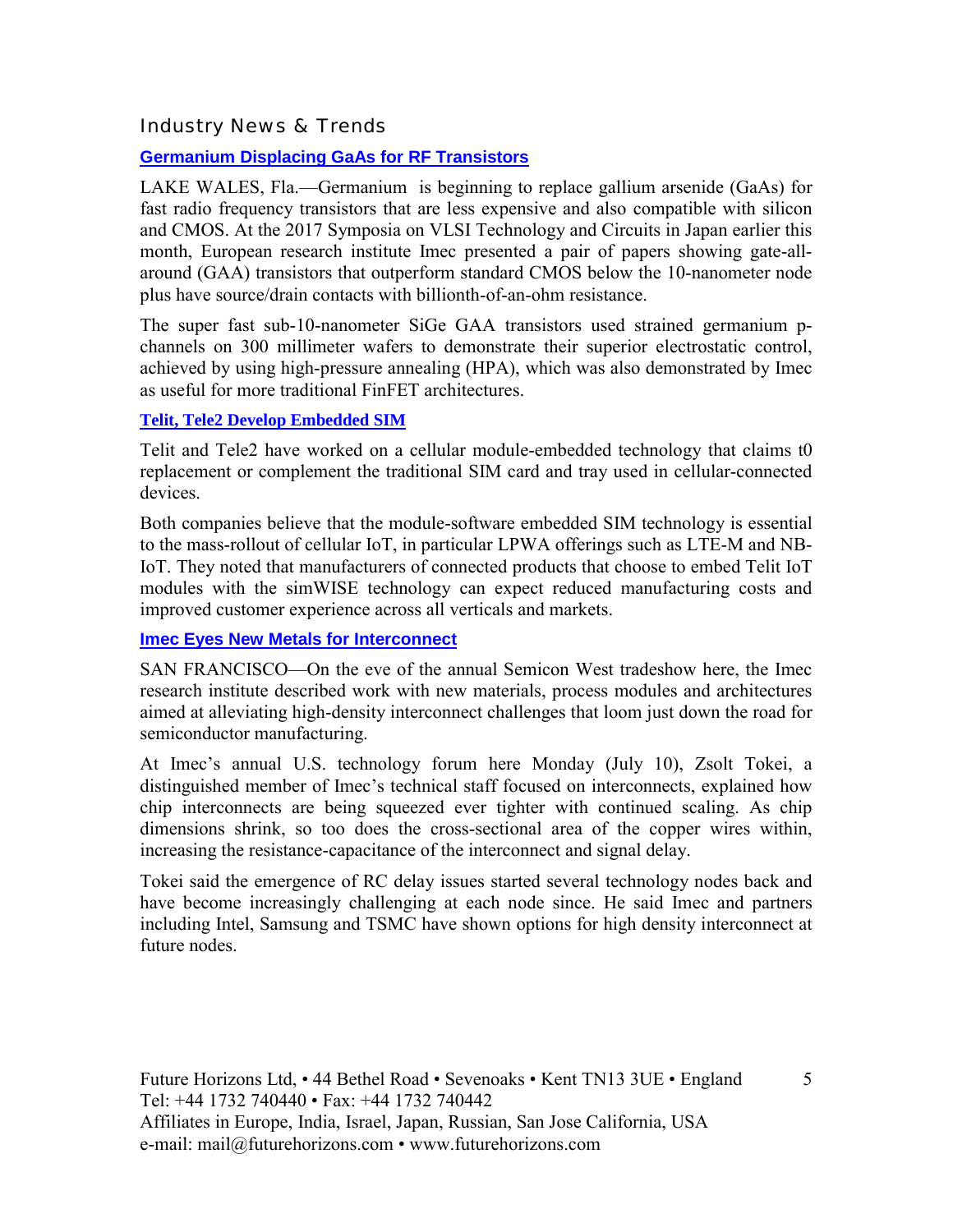#### East European News & Trends

#### **[Russia Launches New Funds For Start-Ups With Global Ambitions](http://www.marchmontnews.com/Finance-Business/Central-regions/21820-Russia-launches-new-funds-for-start-ups-with-global-ambitions.html)**

The Skolkovo Foundation earlier this month announced the launch of Skolkovo Ventures, a group of three new investment funds to focus on IT, industrial technology, and biotech, East-West Digital News reported, citing Vasily Belov, the CEO of Skolkovo Ventures.

The funds, which have been set up in partnership with the state-backed fund of funds RVC, will operate out of an office in the Skolkovo Technopark on the outskirts of Moscow. Mr. Belov formerly served as the Foundation's senior vice president for innovations.

He said in an explanation of the reasons for setting up a commercial venture fund that "as a state institution that supports a large number of start-ups, we see a deficit of money, and in particular, money that would allow companies to grow and enter foreign markets."

#### **[New Wax-Based 3D Printing Technology Developed In Siberia](http://www.marchmontnews.com/Industry-Manufacturing/Siberia/21819-New-wax-based-3D-printing-technology-developed-Siberia-.html)**

Krasnoyarsk scientists have developed a new method of using wax in 3D printing. Products for metallurgy can now be made from ordinary candle grade paraffin, the local Reshetnev Siberian State Aerospace University (SibSAU) announced.

ìUnlike classical technology that requires fairly costly materials such as silicone or ceramics, this technology enables the use of cheap expendables, for example, hardmelting wax used in foundries. We could even use ordinary paraffin to make candles with," the university explained.

The Krasnoyarsk project is expected to cut the cost of casting processes while improving its quality. The technology is said to enable the manufacture of a casting pattern with an accuracy of 0.05mm, taking just a few hours to complete the process, not months as taken in conventional techniques.

#### **[Siberians Create Semiconductors 5,000 Times Thinner Than Hair](http://www.marchmontnews.com/Technology-Innovation/Siberia/21812-Siberians-create-semiconductors-5000-times-thinner-than-hair.html)**

Scientists at the Tomsk State University (TSU) in Siberia have pioneered the growing of semiconductors from organic molecules in the gas phase in Russia. Their super-thin films are reported to be 5,000 thinner than a human hair, TSU announced on its Englishlanguage website.

The self-assembly of molecules is said to have led to the emergence of semiconductor structures that provide increased speed of devices with minimal energy costs, thus paving the way for the development of a new family of molecular nanoelectronics.

ìThe main technical problem of producing devices based on organic semiconductors created by traditional methods of sputtering is that they have low conductivity, because individual molecules interact poorly with each other. Overcoming this barrier is possible with the help of molecular epitaxy, a method of layer-by-layer application which provides chemical binding of molecules and thereby increases charge transport," said Tatyana Kopylova of TSU's Laboratory of Organic Electronics.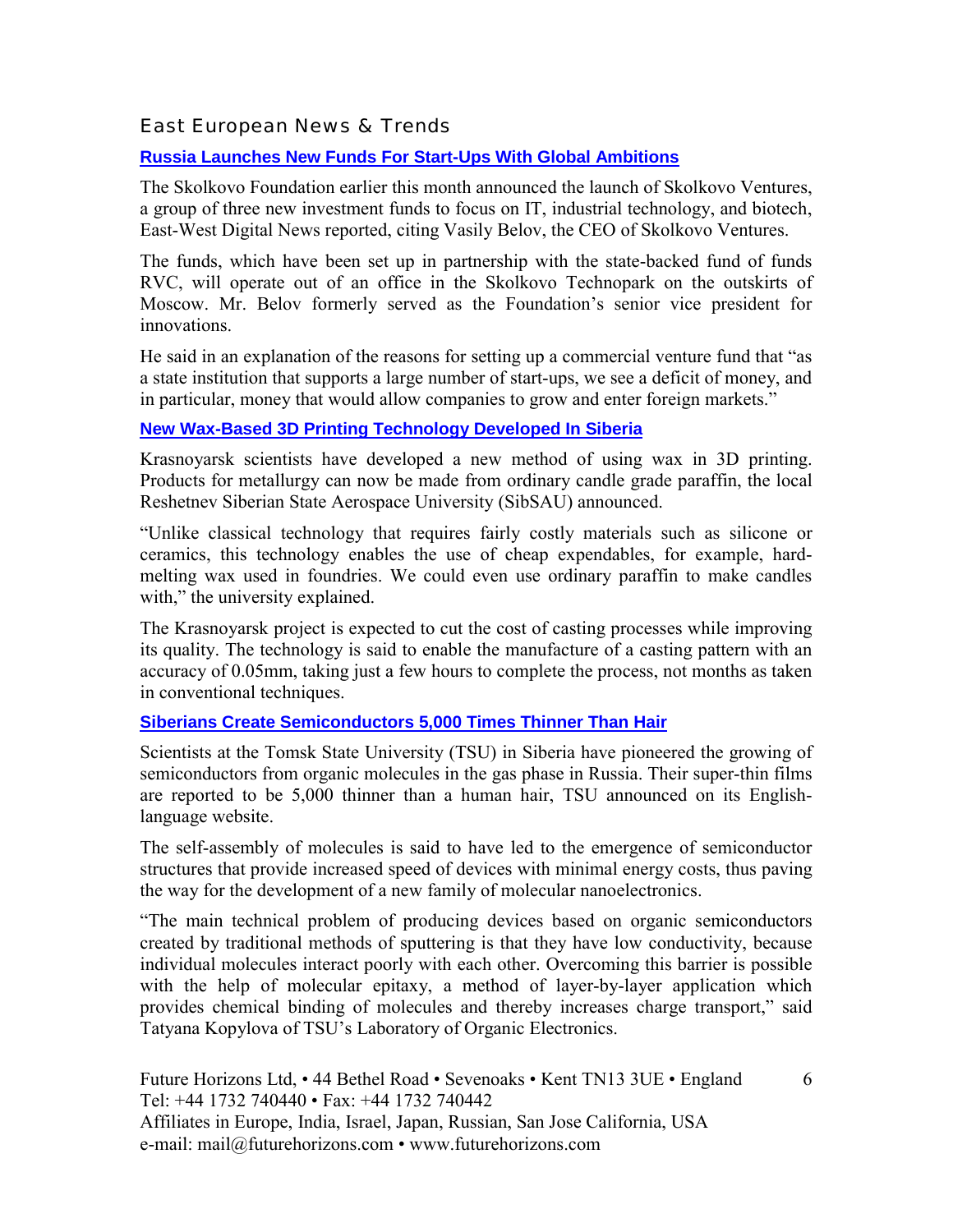#### **[ReRAM Goes 3D](http://www.eetimes.com/document.asp?doc_id=1331966&_mc=RSS_EET_EDT)**

LAKE WALES, Fla. – Resistive random-access memories (ReRAMs) are a new breed of "universal" memory that could replace all other types, offering the speed of RAM but with the density and non-volatility of flash. To date, however, flash has managed to stay ahead of ReRAM by going 3D. Now the Moscow Institute of Physics and Technology (MIPT) says it has reengineered its ReRAM process to achieve a thin-film technique that is amenable to 3D stacking.

All ReRAMs work using memristors, in which migrating oxygen vacancies in the dielectric layer change the dielectric's resistance to represent ones and zeros. In addition to MIPT, researchers from 4DS Memory Ltd., Crossbar Inc., HP Inc., Knowm Inc., and Rice University have created prototypes.

For 3D ReRAMs, "we needed not only to form oxygen vacancies in the dielectric layer, but also to detect them," MIPT scientist Konstantin Egorov told EE Times. To do so, MIPT specialists used a method for observing the electron states in the bandgap of the dielectric that arise in the presence of oxygen vacancies.

#### **[Flying Car Gets Road Approved In Czech Republic](http://www.ednasia.com/news/article/flying-car-gets-road-approved-in-czech-republic?utm_source=EETI%20Article%20Alert&utm_medium=Email&utm_campaign=2017-07-17)**

The GyroDrive combines a gasoline-powered gyrocopter with an electric-powered threewheel motorcycle, according to Nirvana Autogyro.

A Czech engineer has gotten roadworthy approvals for his gyrocopter prototype, the GyroDrive.

The GyroDrive, developed by Nirvana Autogyro owner Pavel Březina, uses electric motors for ground propulsion. Březina has successfully flown and driven the prototype, which, unlike all the other flying car schemes, Březina has actually gotten a road certificate in the Czech Republic.

Aside from Březina, PAL-V Liberty has been working on a road-able gyrocopter since 2001. The group has a working prototype since 2012. Since it is a 3-wheeled vehicle, it only has to pass motorcycle safety and pollution regulations. There is no crash-testing, which would require a structure with much more weight along with air bags and other design hurdles.

Like a lot of great engineers, they may be reaching for a bridge too far. It's not only a trike, but a tilting trike. Rather than just lash the rotors like Březina does, it electrically lowers the whole tower and then the rotors can fold back in a method they do not disclose.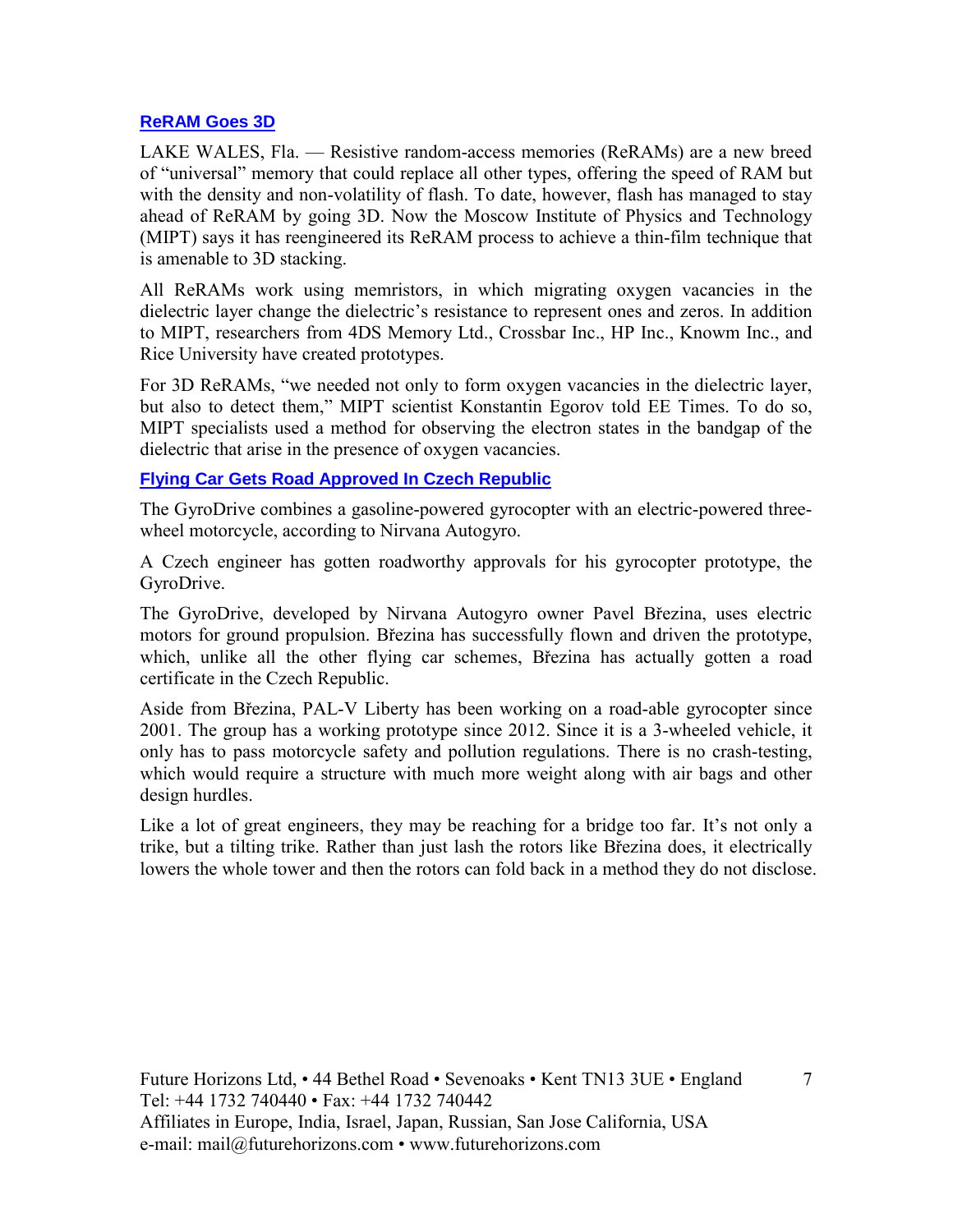#### World Economic Round Up

Hungary's central bank has kept interest rates on hold as expected as markets focused on a possible further squeeze on short-term deposits to keep downward pressure on borrowing costs. U.S. employers are churning out jobs unabated as the economic expansion enters its ninth year, but the inability to generate more robust wage growth represents a missing piece in a largely complete labour recovery.

#### *The latest economic news by country to include USA, Europe, UK, Japan, China, Asia Pacific and India can be found each month in our [Semiconductor Monthly](http://www.futurehorizons.com/page/18/Global-Semiconductor-Report)  [Report.](http://www.futurehorizons.com/page/18/Global-Semiconductor-Report)*